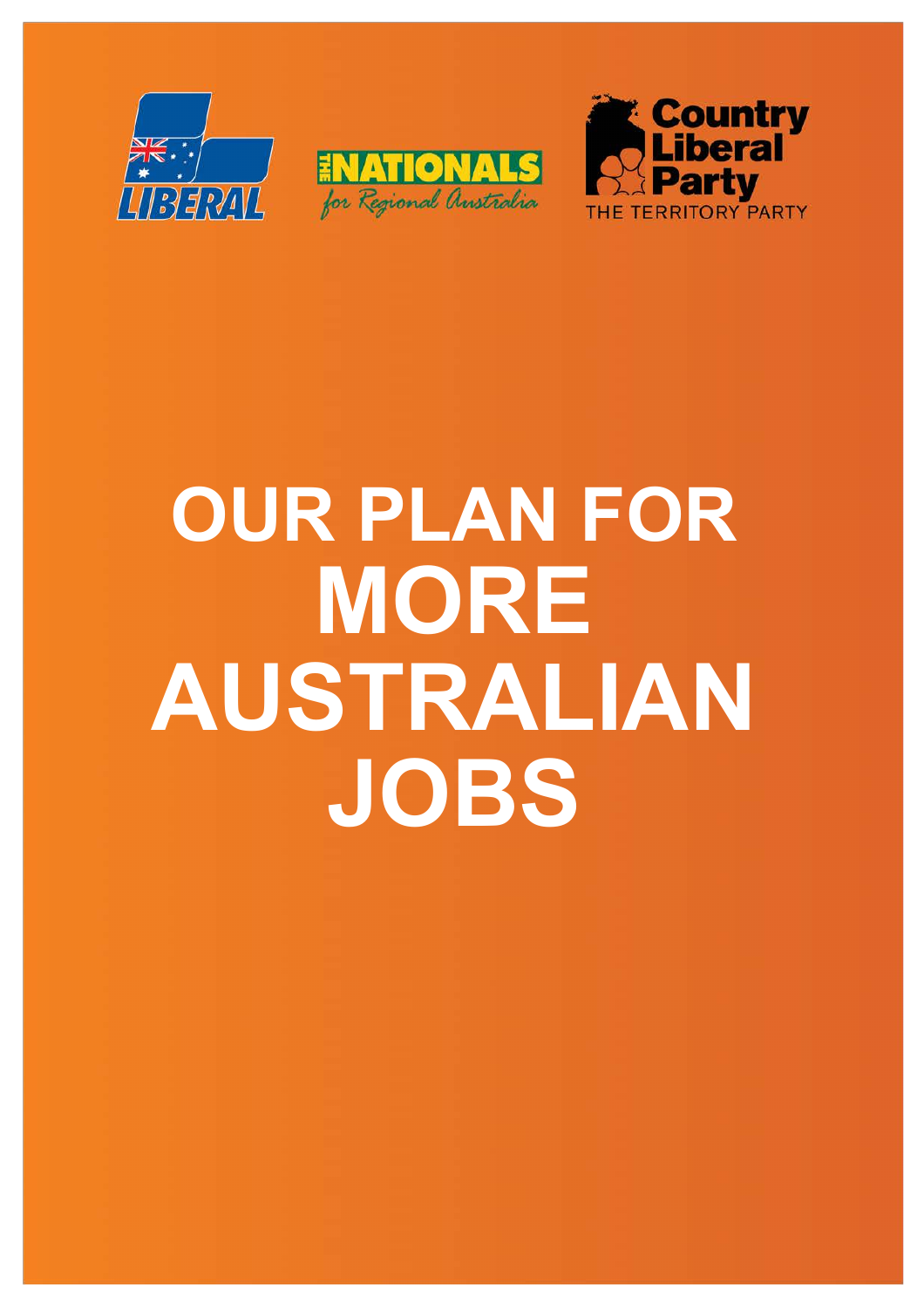# **Key points**

A safe, secure and prosperous future for Australia depends on a strong economy. A strong economy delivers more jobs, improved living standards and better services such as child care, education, health and infrastructure. A strong economy also ensures our defence forces and security agencies have the resources necessary to keep Australians safe.

Since the Coalition was first elected in 2013, we have created almost 1.9 million new jobs. Our labour market has shown remarkable resilience in the face of the COVID-19 pandemic and the biggest economic shock since the Great Depression. Australia has out-performed all of the major advanced economies in terms of job creation and economic growth coming out of the pandemic.



Under the Morrison Government's economic plan, unemployment is down to 4% - the equal lowest in 48 years - and is expected to fall even further. This is considerably lower than the 5.7% unemployment rate left by Labor. Our continued investment in skills, with record numbers of Australians undertaking trade apprenticeships, is equipping our workforce with the skills needed for the jobs of today and tomorrow. But there is more to do – and the next stage of our plan will lead Australia's strong economy into the future.

#### **A re-elected Coalition Government will:**

- **Create another 1.3 million jobs** over the next five years.
- **Back small businesses with tax incentives** to embrace the digital economy and upskill and train their employees.
- Ensure Australians have the skills they need through **an additional \$3.7 billion to support 800,000 new training positions.**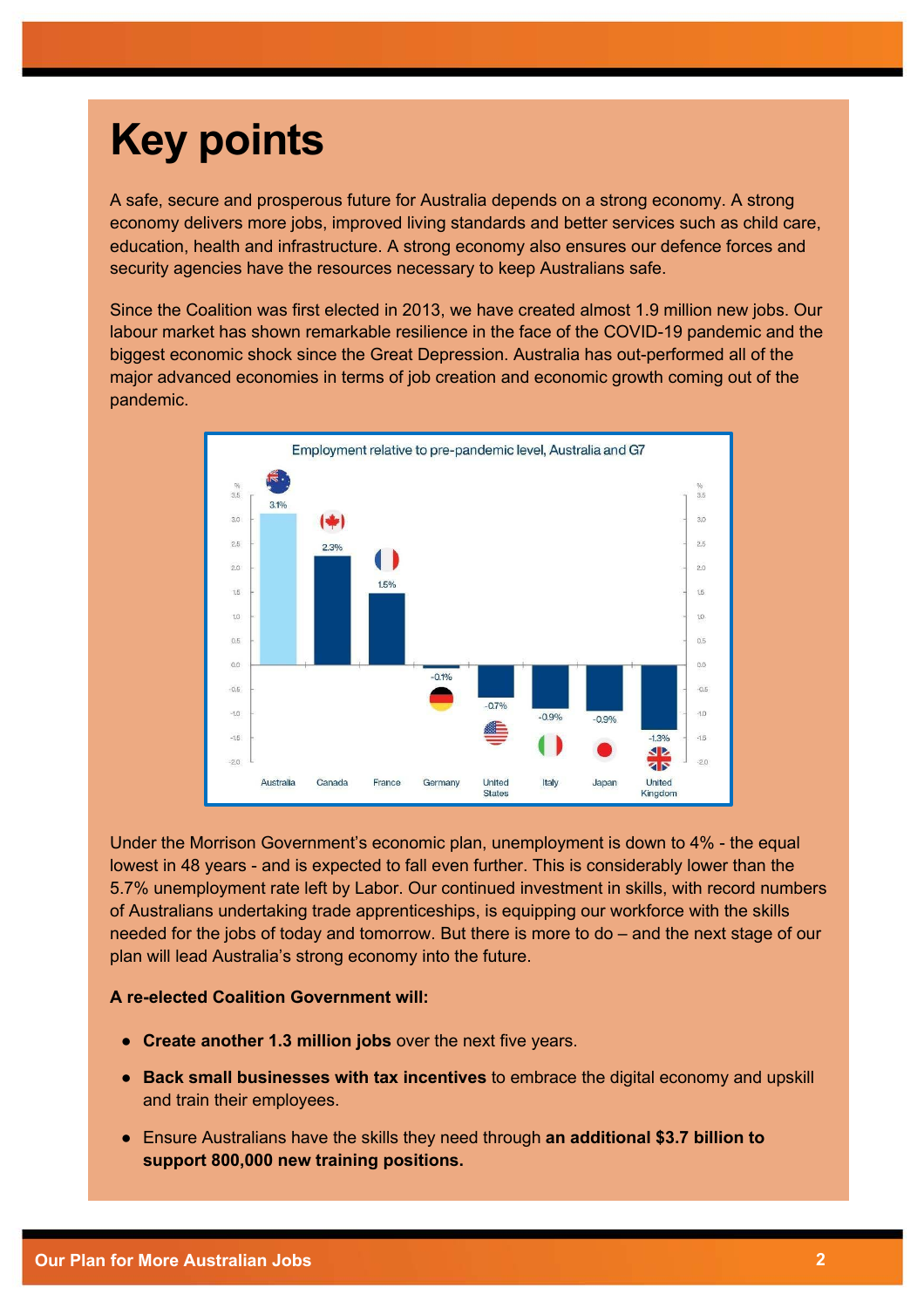- Provide \$2.8 billion in additional incentives **to train the next generation of apprentices and trainees**.
- **Help disadvantaged younger Australians** into work through the ReBoot program to build life and employment skills.
- Invest \$482 million to improve **women's economic security** and build on record female participation in the labour force, including through **enhancing paid parental leave** and incentives for **women to take up non-traditional trade apprenticeships**.
- Deliver a **record \$120 billion 10-year infrastructure investment pipeline**.
- Invest **\$7.1 billion for key regions** across Australia as part of our **Energy Security and Regional Development Plan** to transform them into next generation export hubs.
- Establish a \$2.0 billion Regional Accelerator Program to **drive growth and productivity in regional areas.**
- Invest \$2.2 billion to **support university innovation and industry collaboration.**
- Ensure reliable and affordable energy, by **investing \$22 billion in renewables and lowemissions energy technology** to power our economy.
- **Transform Australia's manufacturing sector** through its \$2.5 billion Modern Manufacturing Strategy.
- Position Australia as a **top 10 data and digital economy by 2030** through our Digital Economy Strategy.
- **Expand export opportunities** through market-opening trade deals.

An uncertain international economic outlook underlines the need for experience in guiding the economy.

#### **Labor has no economic plan.**

Over the last 30 years, Labor Governments have, on average, delivered **higher unemployment, higher interest rates and higher electricity prices**.

And not a single balanced budget.

Labor has already promised to spend \$81 billion more on policies throughout the pandemic.

Labor can't say how they'll pay for their promises. And they can't manage money. That means higher deficits and higher taxes.

The Australian people have the choice between the Morrison Government that is delivering a strong economy and a stronger future or Anthony Albanese's Labor Party that just does not get the economy and is too weak to stand up to the Greens or the unions.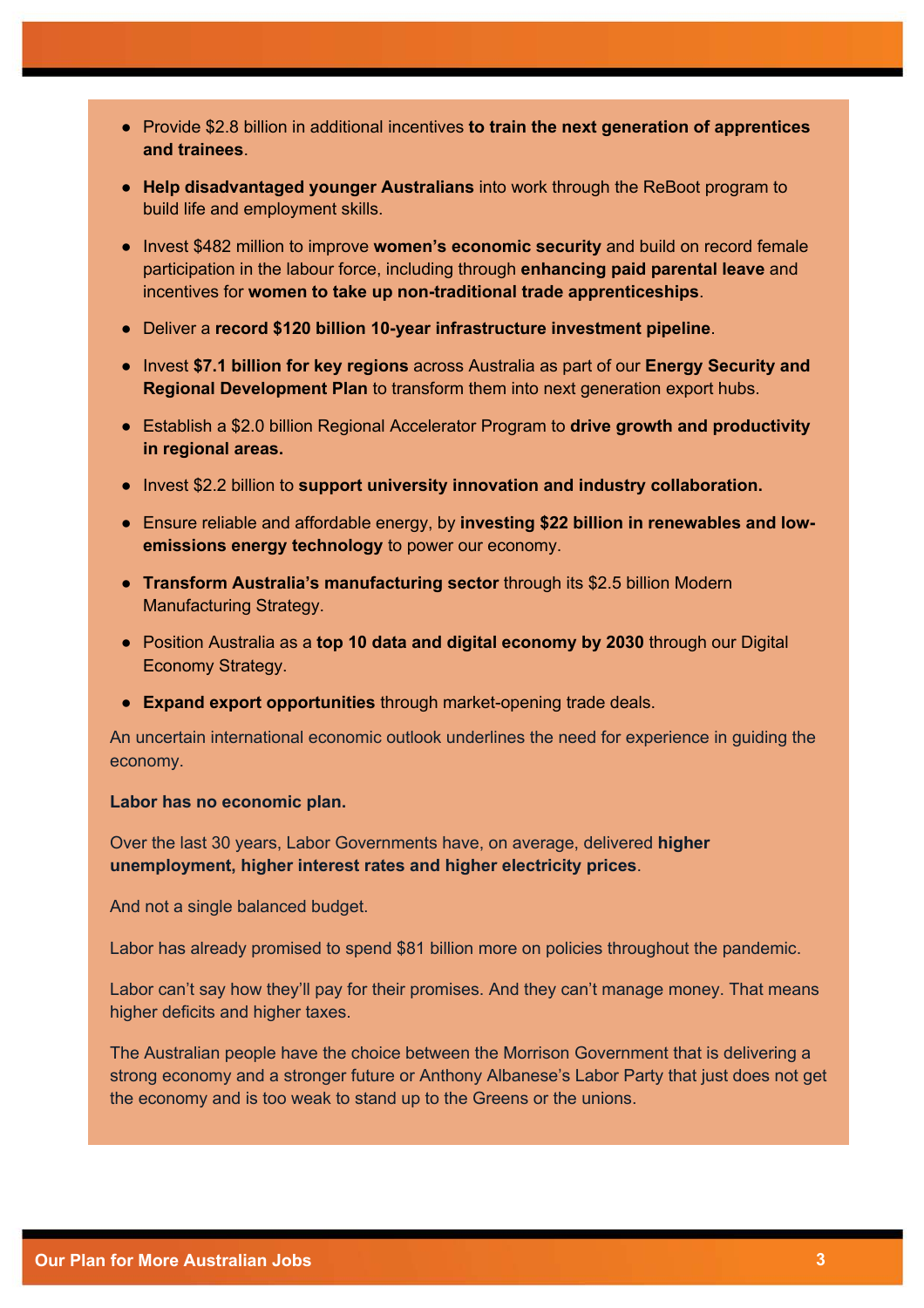# **Our Plan**

### 1. Create 1.3 million jobs over the next five years

Our Government has a strong track record of job creation. Under this Government, almost 1.9 million more Australians are in work, despite the COVID-19 global pandemic. Around two-thirds of these new jobs are full-time.

**A re-elected Coalition Government will** create **another 1.3 million jobs over the next five years**. We will do this by keeping the economy strong, and with a comprehensive plan to skill Australia's workforce, a plan to keep taxes low for workers and small businesses, a plan to invest in our regions including \$7.1 billion in transformative infrastructure projects and \$2 billion to drive growth and productivity through our Regional Accelerator Program, and a plan to transform our manufacturing sector through the Modern Manufacturing Strategy.

## 2. Backing Australian Apprentices

The Coalition has a strong record of backing apprentices and trainees. We have delivered record levels of support to save a generation of skilled Australians, and prioritised retention and growth in trade and non-trade apprenticeships and traineeships.

The Morrison Government is investing a **record \$7.8 billion** this financial year to keep apprentices and trainees in jobs and help Australians re-skill. This follows a significant package of support to apprentices from the outset of the pandemic. Our Supporting Apprentices and Trainees wage subsidy helped apprentices and trainees keep their jobs during COVID's devastating first wave.

Our support has seen the number of trade apprentices currently in training rise to 220,000 – the highest level since records began in 1963.

Over 530,000 apprentices and trainees will be supported by the wage subsidies we have announced since the pandemic hit, with total pandemic apprentice wage subsidy support now reaching over \$7.6 billion.

A re-elected Coalition Government will continue to back Australian apprentices through:

- **Extending the highly-successful Boosting Apprenticeship Commencements Program** for three months to 30 June 2022, providing employers with a 50 per cent wage subsidy for taking on a new apprentice or trainee. This will take our commitment under this program to \$5 billion and is expected to support 385,000 apprentices.
- The **Completing Apprenticeship Commencements** program, which provides a 10 per cent wage subsidy in the second year and a 5 per cent wage subsidy in the third year. This will ensure the continuation of the highest levels of in-training trades apprenticeships in decades and create a robust pipeline of skilled workers to support Australia's economic recovery.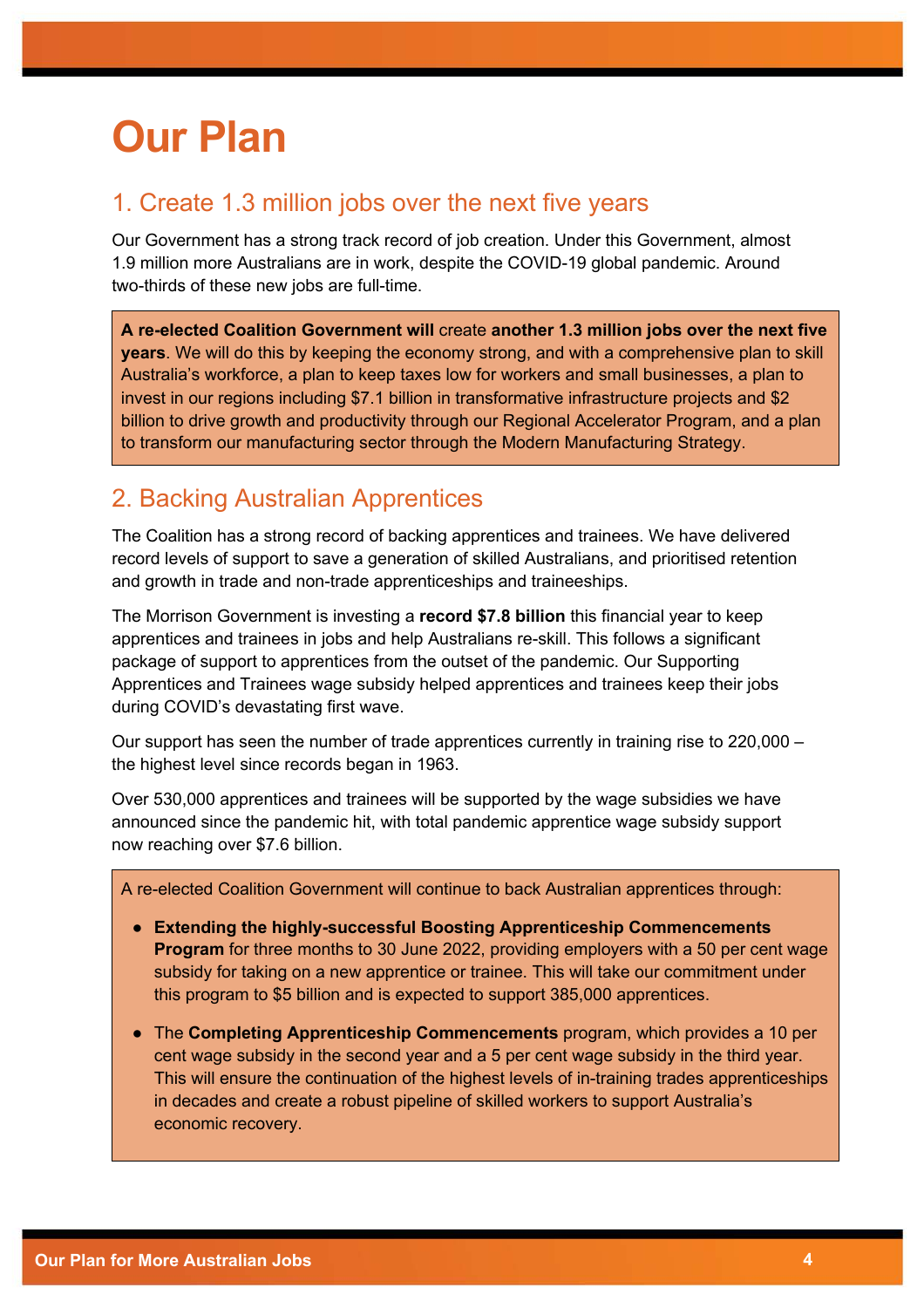- **Investing a further \$2.4 billion from 1 July 2022 to upskill apprentices** through a streamlined Australian Apprenticeships Incentive System that will provide support to employers and apprentices in areas of skills need identified by the National Skills Commission. Employers will be eligible for 10 per cent wage subsidies in the first two years of hiring a new apprentice and a further 5 per cent in the third year, while apprentices will be eligible for up to \$5,000 in support payments.
- Enabling eligible apprentices to access the expanded **Australian Apprenticeship Support Loans** to help with everyday costs of up to \$21,542 over the life of the apprenticeship. This will include aged care and child care workers for the first time.
- Committing \$2.8 million to increase In-Training Support **by an additional 2,500 places for young Australians.**

#### 3. Skilling Australians

The Morrison Government is reforming the VET sector, ensuring greater transparency, quality reforms and increased funding of a re-designed industry-led approach. This will ensure the training system is delivering the skills Australians need for high-paying jobs and the skilled workforce businesses need to thrive and grow. We are also committing to substantial funding increases for this reformed system.

A re-elected Coalition Government will:

- Negotiate a new National Skills Agreement with States and Territories, which would provide each jurisdiction with a major boost to funding for skills training in priority areas. The Coalition Government is committing **an extra \$3.7 billion for skills training** that could support **an additional 800,000 training places.**
- **Drive reforms to improve the skills system**, including increasing fee transparency, strengthening the role of industry, supporting higher quality training delivery, extending the scope, reach and effectiveness of foundation skills programs, and strengthening apprenticeships. The Coalition is prepared to invest more in a better training system. In return, we are asking the States and Territories to target training funding to help Australians get into work and help employers recruit the skilled workers they need to grow, and ensure every Australian who needs literacy and numeracy help is supported.
- Continue the **JobTrainer program**, in partnership with the States and Territories, which has been highly successful in skilling Australians throughout the pandemic**.** The \$2.1 billion program has created around **478,000 free or low-fee training places** in areas of skills need. This includes 48,000 places in aged care training.
- Encourage small businesses to invest in the skills of their employees and train new ones through **the Skills and Training Boost**. Small businesses with annual turnover less than \$50 million can access a new bonus 20 per cent deduction for the cost of external training courses delivered by registered training providers. This will apply to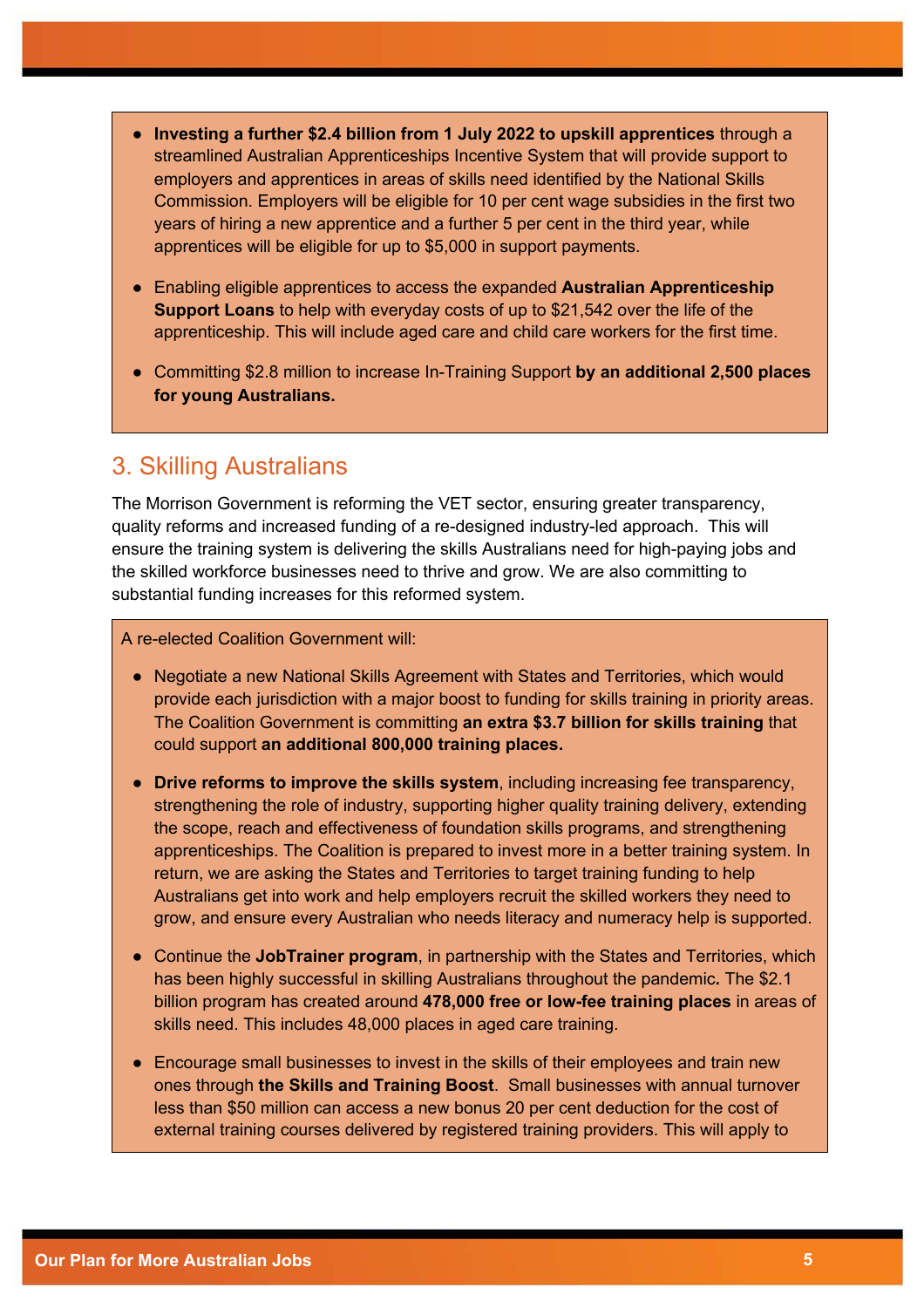expenditure incurred from Budget night (29 March 2022) until 30 June 2024, providing \$550 million in tax relief.

### 4. Supporting women into work, including in non-traditional trades

Female employment under this Government has reached record highs. Of the 1.9 million jobs created under our Government, over 1.1 million of those new jobs are female workers, with female participation rates at record levels and female unemployment at its lowest level since 1974.

A re-elected Coalition Government will:

- Invest \$346.1 million to support families and support women in the workforce by **creating Enhanced Paid Parental Leave**. Up to 20 weeks of fully flexible leave will be available for eligible working families to provide increased choice in how they manage work and care. The Government is also adjusting the income test to increase eligibility and further support workforce participation.
- Commit \$38.6 million to encourage **more women to undertake non-traditional trade apprenticeships** through in-training support and targeted mentoring services. These additional services will help encourage more women to complete apprenticeships in male-dominated trades such as carpentry and construction.
- Invest \$4.7 million over five years from 2022-23 to encourage **women into the manufacturing industry** through networking events in metropolitan and regional areas and a mentorship program for women at all stages of their manufacturing career.
- Provide \$3.9 million to support **more women into digitally skilled roles**. In partnership with industry, this initiative will provide mentoring and coaching to facilitate a mid-career transition into the 'tech workforce'.

#### 5. Employment programs

The Morrison Government continues to invest in Australia's workforce as part of our plan for a stronger future. Our employment systems, including our mutual obligation requirements, have worked to move people from unemployment and into jobs and, prior to the pandemic hitting, had **reduced Australia's level of welfare dependency to the lowest level in 30 years**.

**Workforce Australia** will launch from 1 July this year to deliver a simple and connected service to find the best employment services pathway for jobseekers. It will include a modern digital platform designed to be a single front door for all government employment and skills programs. Individuals with greater needs will be supported through tailored and intensive services.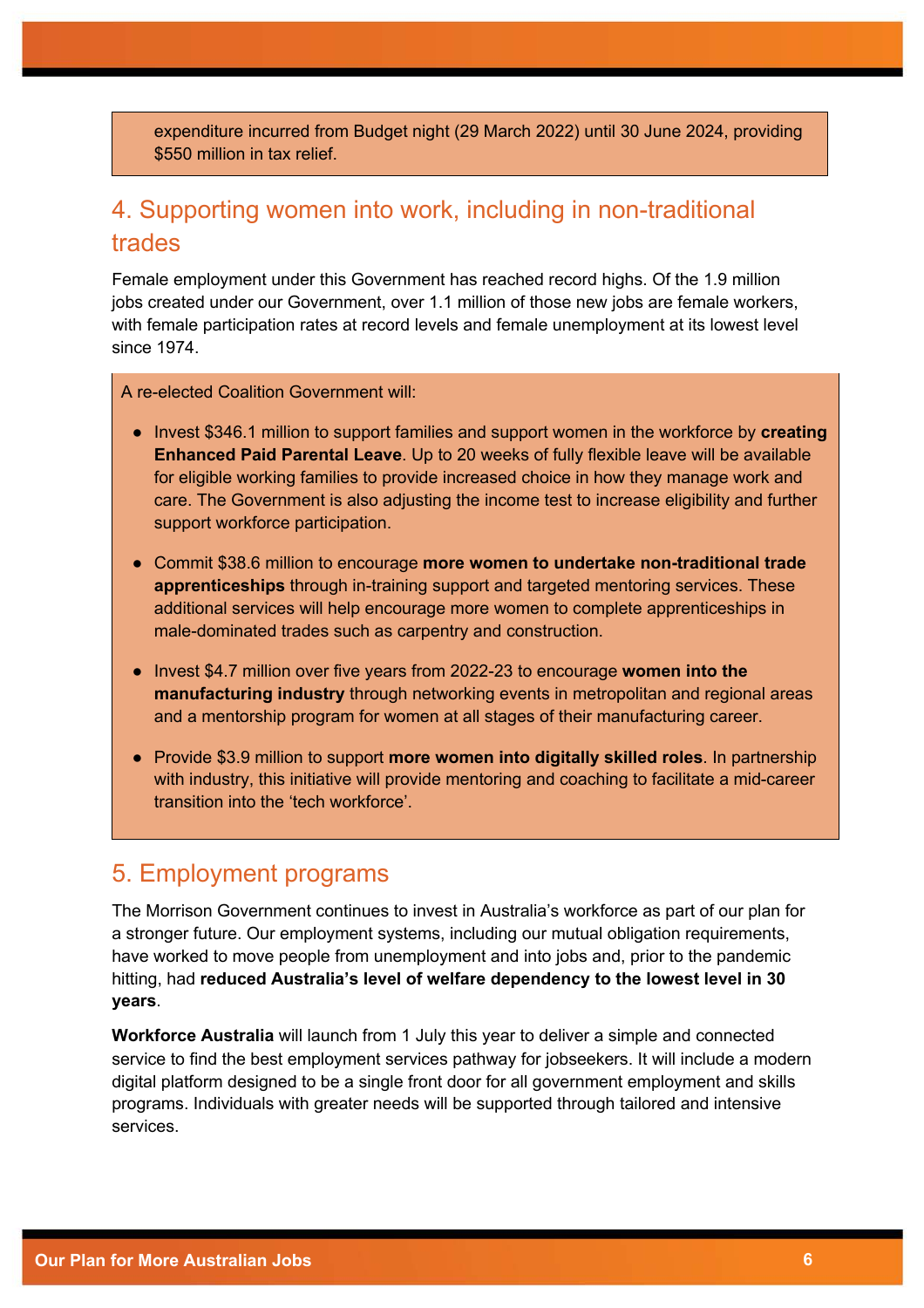A re-elected Coalition Government will:

- Establish **ReBoot, which will build life and employment skills for disadvantaged young Australians.** This new pre-employment program for young people aged 15-24 will help build the capacity of disadvantaged youth so they can connect with and benefit from existing youth employment programs, ensuring they are part of the economic recovery.
- **Invest \$249.1 million to address workforce pressures** as part of its National Care and Support Workforce Strategy.
- Invest in the Puggy Hunter Memorial Scholarship Scheme for **up to 300 training places for Aboriginal and Torres Strait Islander people in carer professions**.
- Provide \$636.4 million to **expand the Indigenous Rangers Program**, which will fund more than 1,000 additional ranger jobs in regional and remote Australia.

### 6. Regional skills

Through the Coalition Government's \$2 billion Regional Accelerator Program, we will continue to assist in the important role of developing a skilled workforce in regional areas.

A re-elected Coalition Government will:

- Provide a **boost to regional apprentices** through an additional 5 per cent wage subsidy in their first year. This will be on top of the 10 per cent support provided through the streamlined Australian Apprenticeships Incentive System.
- Provide \$22.6 million for more than 29,000 additional in-training support places to ensure regional apprentices have the support they need.

### 7. Skilled migrants

While the Coalition Government remains focused on getting as many Australians into work as possible, skilled migration has a role to play – particularly to support the international education and tourism sectors and to address workforce shortages.

#### A re-elected Coalition Government will:

- Ensure that skilled stream places account for around 70 per cent of the Migration program in 2022-23, increasing the number of skilled workers to around 110,000.
- Continue to deliver faster, cheaper skills assessments that will acknowledge the valuable skills migrants have brought with them, and their ability to contribute to the workforce.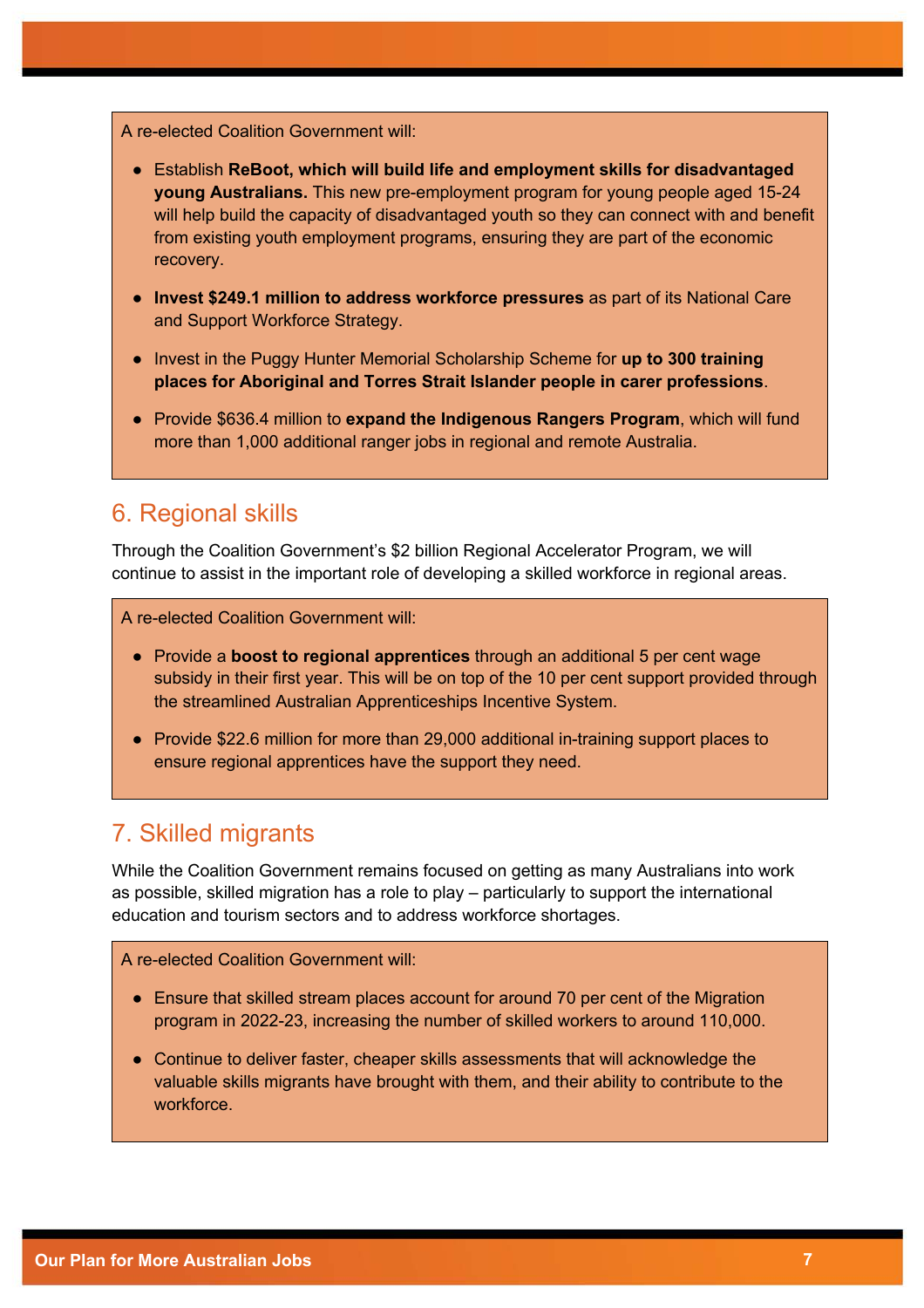# **Our Record**

#### **The Australian economy and labour market has outperformed all major advanced economies.**

The Morrison Government provided \$314 billion in economic support during the pandemic, helping Australians get to the other side of the greatest economic shock since the Great Depression.

This included the JobKeeper program – the single biggest economic support program in Australia's history. The Reserve Bank of Australia says **JobKeeper saved at least 700,000 jobs** and Treasury said it prevented the unemployment rate from reaching 15 per cent.

Unlike the Labor recession of the early 1990s, the Morrison Government's employment recovery was fast, saving livelihoods and protecting jobs – especially those of younger Australians.

Jobs lost following the initial 2020 lockdowns were recovered in just one year. The unemployment rate recovered to pre crisis level in just over a year. In the Labor recession of the early 1990s, employment took over four times as long to recover, while unemployment rose from around 6 per cent to over 11 per cent and took nearly ten years to recover.



Shadow Treasurer Jim Chalmers said that "The most important test of this Government's management of the recession and its aftermath is what happens to jobs".

There are currently **376,000 more Australians in work than before the pandemic**.

Despite the pandemic, **unemployment is at its equal lowest level since 1974**, with record participation rates.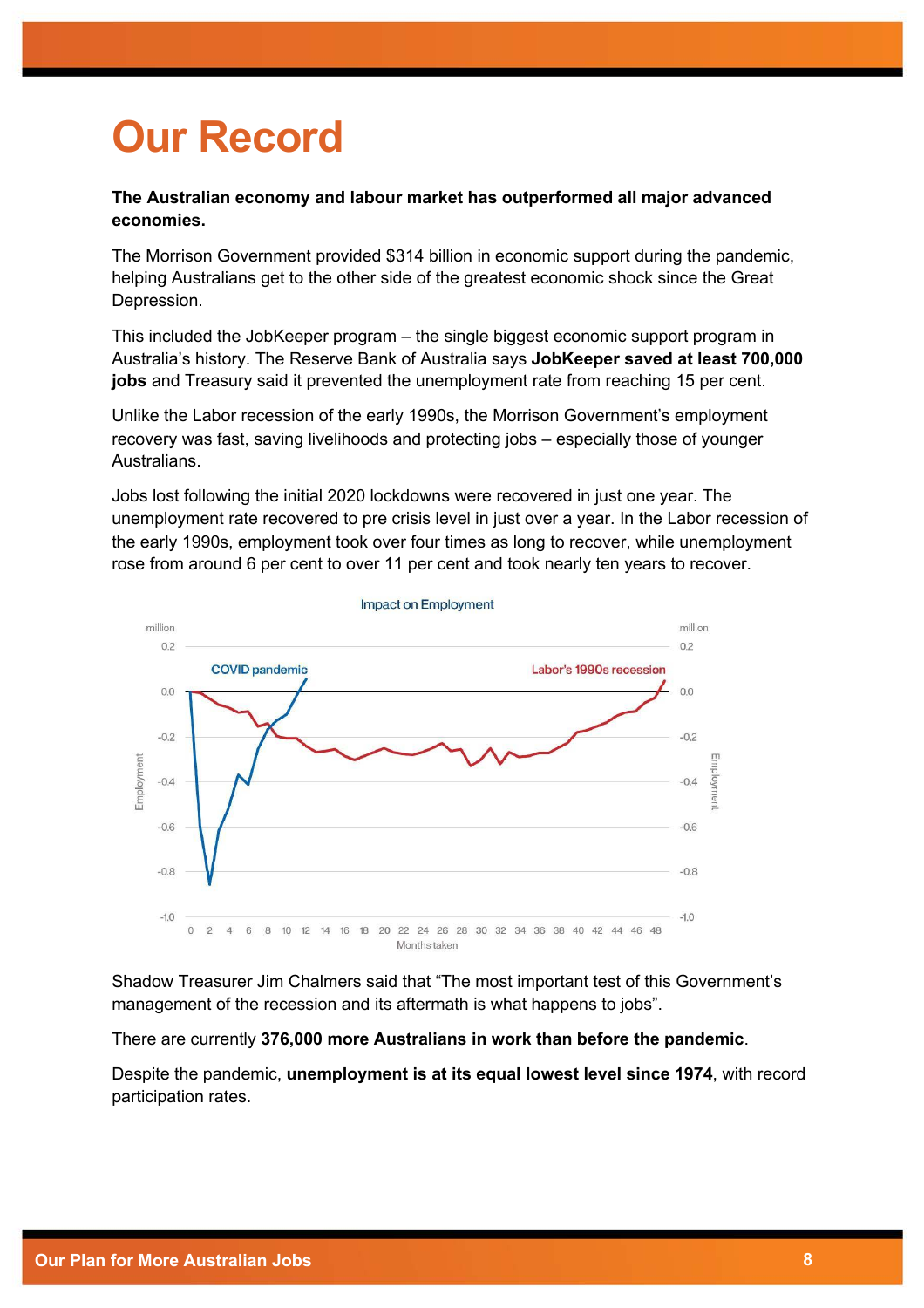Youth unemployment has reached its lowest level in over 13 years and there are a record 220,000 Australians in trade apprenticeships. We have established the \$2.1 billion JobTrainer Fund with the states and territories, providing **478,000 free or low fee training places in areas of skills need**. This includes 48,000 aged care training places.

The economy is stronger now than when Labor left office.

#### **Taxes are lower.**

**Funding for schools and hospitals has been guaranteed** and **life-saving medicines** are again being subsidised.

**Australian exports are at record levels**, boosted by trade deals that have provided Australian exporters with duty-free or preferential access to consumers in the world's fastestgrowing regions.

#### **Our farmers and rural communities are being supported.**

Almost 1.9 million jobs have been created and the unemployment rate has fallen to 4 per cent and will decline further to have a 3 in front of it. The underemployment rate is also at its lowest level in over 13 years.

**Wages growth is forecast to rise** at the fastest pace in almost a decade as the labour market tightens, and the Government has taken steps to provide **cost of living relief to households.**

Our plan continues this record of strong economic and jobs growth.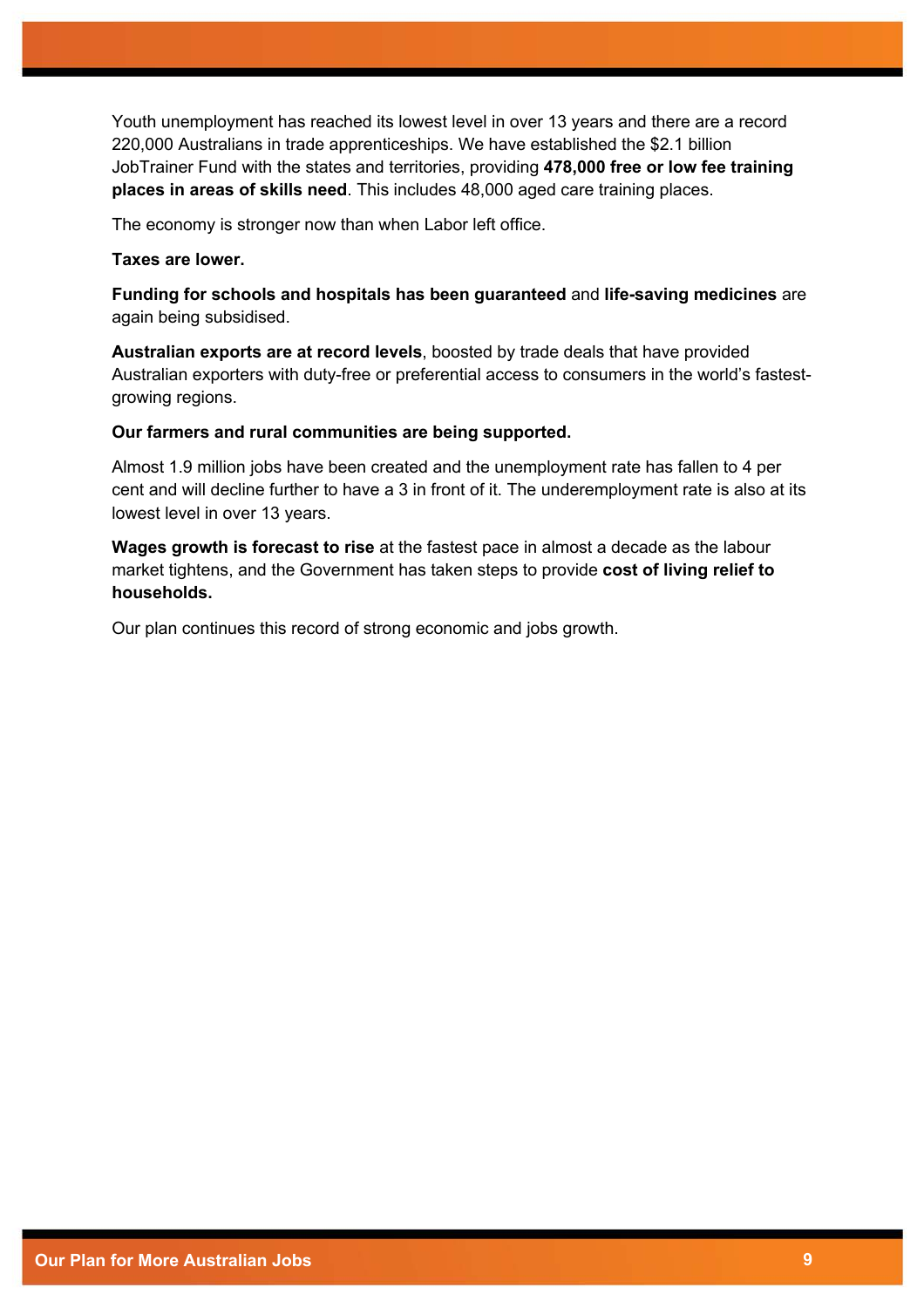# **The Risk of Labor**

There is a clear choice at this election.

A choice between the Coalition Government that is delivering a strong economy or the Labor Party that would weaken our economy. A choice between the Coalition Government that is responsible with the nation's finances or the Labor Party that can't manage money. A choice between the Coalition Government that can afford to pay for better infrastructure and services or the Labor Party that would threaten our AAA credit rating.

The uncertain international economic outlook only underlines the need for responsible and experienced economic management. None of the Opposition Leader, the Shadow Treasurer or the Shadow Finance Minister have delivered a federal Budget.

The Labor Party has already admitted they will not constrain themselves on taxation, with Jim Chalmers already stating he is "not attracted" to the discipline provided by the Government's 23.9 per cent of GDP tax cap. He was one of the architects of Labor's \$387 billion in higher taxes at the last election - many of those policies still supported by the unions and the Greens.

And remember, when Labor runs out of money – they come after yours.

### Labor means fewer jobs

In just the last six years, the Coalition Government created more than 50 per cent more jobs than the Rudd/Gillard/Rudd government, despite an economic crisis 30 times bigger than the Global Financial Crisis.

In the next five years, **a re-elected Coalition Government will help create another 1.3 million jobs**. Only the Coalition has a proven record in job creation.

When Labor last came to office, the jobless rate was 4.4 per cent. When they left government six years later, unemployment was 5.7 per cent and rising. And there were 54,300 fewer young people with jobs. This is **Labor's record of job destruction** – not job creation.

### An Albanese Government will surrender to militant unions

Labor wants to let militant union bosses take charge of the construction industry. They have promised a return to lawlessness by abolishing the industry watchdog, the Australian Building and Construction Commission. This organisation protects hundreds of thousands of small construction businesses and more than 1.1 million construction workers from CFMEU thuggery.

Labor would allow a return to bad behaviour by dodgy trade union bosses by abolishing our anti-corruption agency for unions and employer associations, the Registered Organisations Commission. They would also endanger the livelihoods of 35,000 owner truck drivers by promising a return of the union-friendly trucking tribunal that threatened to put them out of business.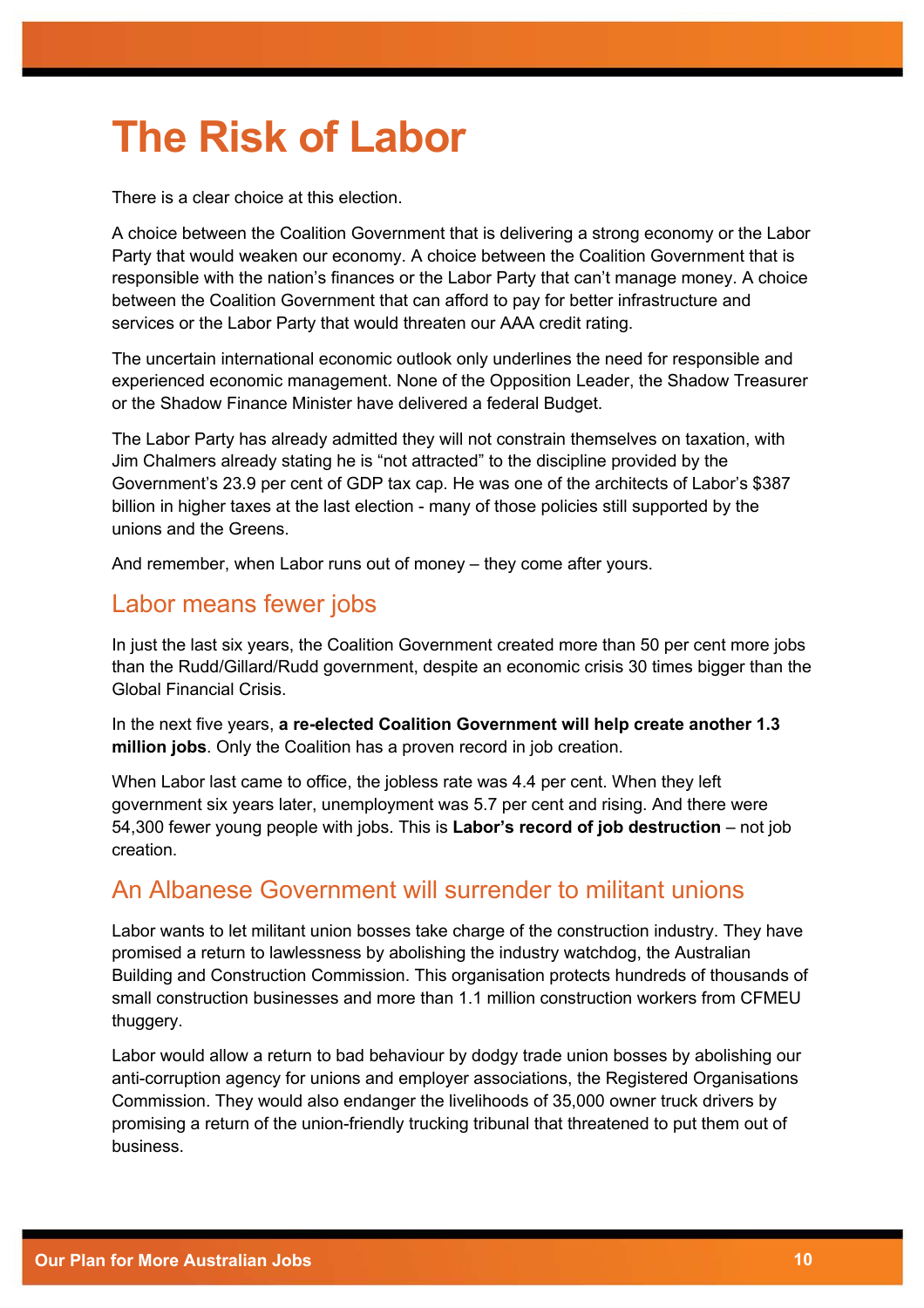| <b>COALITION</b>                                                                         | <b>LABOR</b>                                                                                                                                     |
|------------------------------------------------------------------------------------------|--------------------------------------------------------------------------------------------------------------------------------------------------|
| <b>Unemployment rate</b>                                                                 | <b>Unemployment rate</b>                                                                                                                         |
| 4.0 per cent (Feb-22)                                                                    | 5.7 per cent (Sep-13)                                                                                                                            |
| Youth unemployment rate                                                                  | Youth unemployment rate                                                                                                                          |
| 9.3 per cent (Feb-22)                                                                    | 12.7 per cent (Sep-13)                                                                                                                           |
| <b>Underemployment rate</b>                                                              | <b>Underemployment rate</b>                                                                                                                      |
| 6.6 per cent (Feb-22)                                                                    | 7.4 per cent (Sep-13)                                                                                                                            |
| Average jobs created per month                                                           | Average jobs created per month                                                                                                                   |
| 18,800 (Oct-13 - Feb-22)                                                                 | 13,100 (Dec-07 - Sep-13)                                                                                                                         |
| <b>Economic Growth</b><br>The economy is forecast to grow by 4.25<br>per cent in 2021-22 | <b>Economic Growth</b><br>2.1 per cent when Labor left office                                                                                    |
| <b>Female participation rate</b>                                                         | <b>Female participation rate</b>                                                                                                                 |
| 62.4 per cent (Feb-22)                                                                   | 58.7 per cent (Sep-13)                                                                                                                           |
| <b>Apprentices</b><br>A record 220,000 trade apprentices in<br>training                  | <b>Apprentices</b><br>In 2012-13, the number of apprentices and<br>trainees in training collapsed by 110,000 -<br>the largest decline on record. |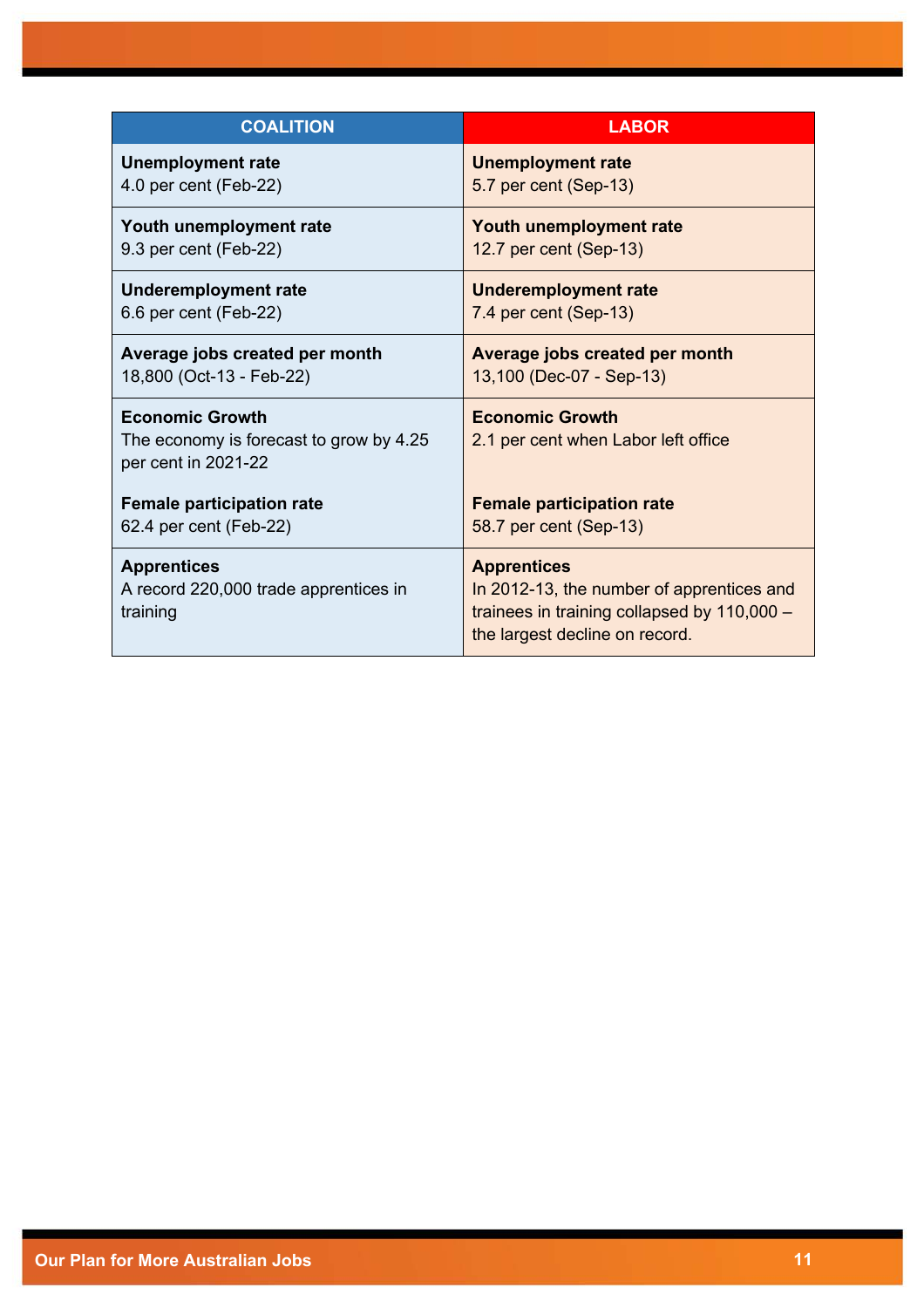# **Cost**

.

Funding for the Coalition's Plan for More Australians in Jobs is already provided for within budget estimates.